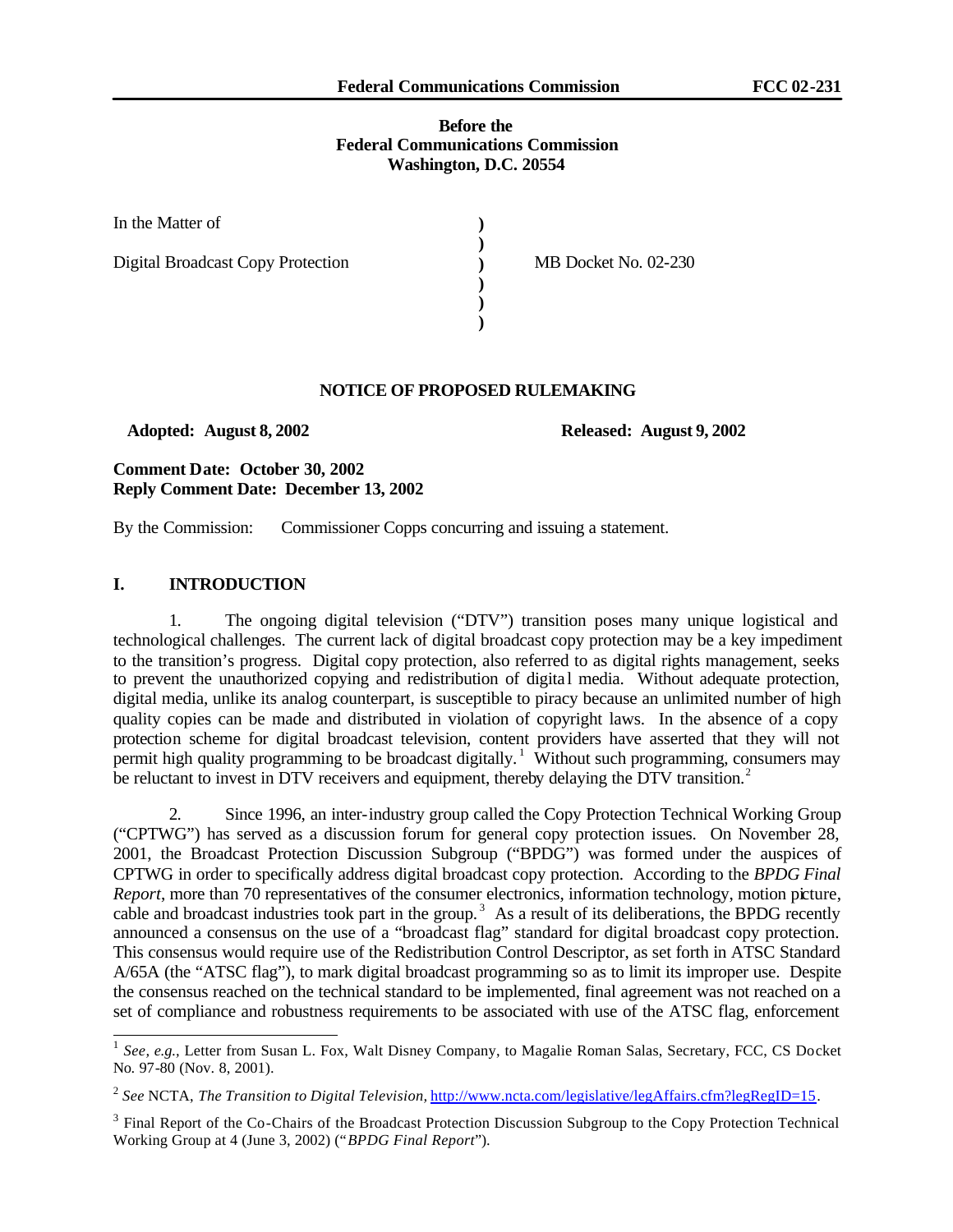mechanisms, or criteria for approving the use of specific protection technologies in consumer electronics devices.<sup>4</sup> While the *BPDG Final Report* indicated that a parallel discussion group may be established by CPTWG to continue discussions in some areas where BPDG participants were unable to reach a consensus, including enforcement mechanisms, it remains unclear whether such group will serve as a forum for ongoing industry negotiations.<sup>5</sup>

# **II. THE BROADCAST FLAG**

3. In light of the importance placed upon digital broadcast copy protection by some industry participants, and with a view towards facilitating the DTV transition, this *Notice* seeks comment on whether a regulatory copy protection regime is needed within the limited sphere of digital broadcast television. As an initial matter, we seek comment on whether quality digital programming is now being withheld because of concerns over the lack of digital broadcast copy protection. In particular, we seek comment on the nature and extent of the piracy concerns expressed by content providers. If such programming is being withheld, will it continue to be withheld in the absence of a regulatory regime? To what extent would the absence of a digital broadcast copy protection scheme and the lack of high quality digital programming delay or prevent the DTV transition? Would the resulting dynamic threaten the viability of over-the-air television? What impact would this have on consumers?

4. If a digital broadcast flag or other regulatory regime is needed, we seek comment on whether the Commission should adopt rules or create some other mechanism to resolve outstanding compliance, robustness and enforcement issues. We also seek comment on whether there are any technical impediments to implementation of a digital broadcast copy protection scheme. We ask commenters to elaborate on whether the ATSC flag is the appropriate technological model to be used, or whether there are alternatives to the ATSC flag. We seek comment on the effectiveness of any such technological model in protecting digital broadcast content from improper redistribution. For example, we seek comment on the technological robustness of the ATSC flag and whether it can be upgraded or improved upon over time. If the ATSC flag is the best means of protection currently available, but it still has technical flaws, is it better to mandate the flag now and monitor it as technology develops, or to wait until a more effective means of digital broadcast copy protection is developed? Would a regulatory copy protection regime create and maintain industry incentives to continually innovate to improve the method of digital content protection?

5. With respect to the type of Commission regulations that would be appropriate in the digital broadcast copy protection area, we seek comment on whether a government mandate on the transmission side is needed. In other words, we seek comment on whether broadcasters and content providers should be required to embed the ATSC flag or another type of content control mark within digital broadcast programming, or whether they have sufficient incentive to protect such programming such that a government mandate is unnecessary.

6. On the reception side, we seek comment on whether the Commission should mandate that consumer electronics devices recognize and give effect to the ATSC flag or another type of content control mark. If so, we seek comment on whether this mandate should include devices other than DTV broadcast receivers and what the resulting impact would be on consumers. More specifically, the *BPDG Final Report* anticipates that digital broadcast copy protection will begin at the point of demodulation.<sup>6</sup> We seek comment on whether this is an appropriate point for digital broadcast copy protection to begin in

<sup>4</sup> *BPDG Final Report* at 14-17.

<sup>5</sup> *Id*. at 18-21.

<sup>6</sup> *Id.* at 11.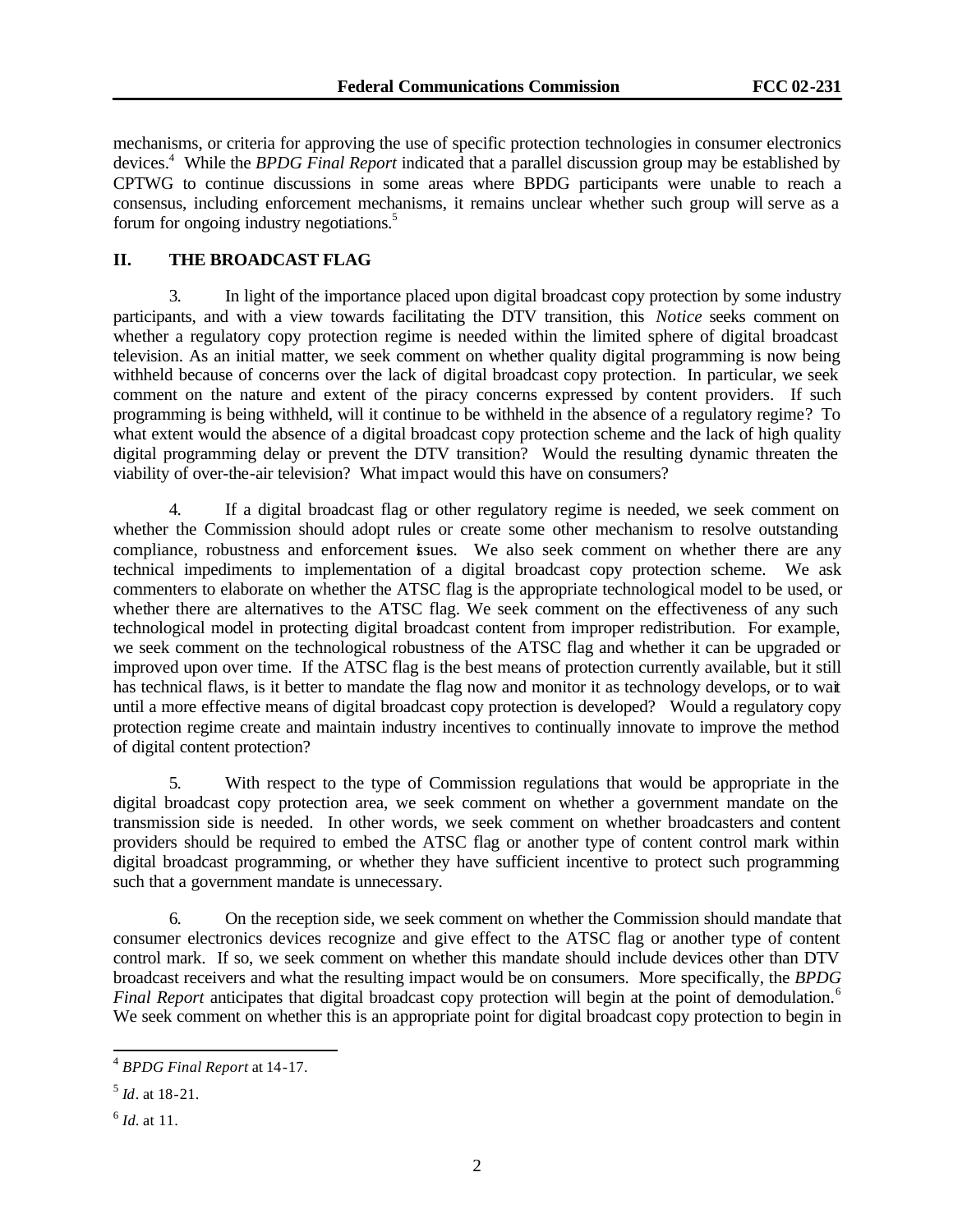consumer electronics devices. We also seek comment on whether and how downstream devices would be required to protect the content. In addition, we seek comment on whether and how an ATSC flag or other system would work for broadcast stations carried on cable or direct broadcast satellite systems.

7. As to the means by which digital broadcast copy protection would be achieved, we seek comment on whether to require the use of specific copy protection technologies, such as those identified in Table A to the *BPDG Final Report*, in consumer electronics devices.<sup>7</sup> Table A identifies those copy protection technologies considered by BPDG for use in conjunction with digital outputs in consumer electronics devices, such as Digital Transmission Content Protection ("DTCP" or "5C") or High-Bandwidth Digital Content Protection ("HDCP").<sup>8</sup> However, BPDG members were unable to agree on the criteria by which a copy protection technology would be evaluated and approved for digital broadcast use and chose to reserve the topic for potential further discussion by a CPTWG parallel group.<sup>9</sup> We seek comment on how a particular technology would receive approval for use in consumer electronics devices for digital broadcast copy protection purposes. We also seek comment on identifying the appropriate entity to make an approval determination.

8. We also seek comment on the extent to which broadcast copy protection technologies raise privacy concerns and whether rules are needed to ensure that consumers' privacy interests are protected. In addition, we seek comment on whether there are First Amendment or any other constitutional issues that we should consider from the point of view of the industries involved or individual consumers.

9. Finally, we seek comment on the impact of the ATSC flag or other digital broadcast copy protection mechanism on consumers. The *BPDG Final Report* asserts that a broadcast flag system would not interfere with consumers' ability to make secure copies of DTV content for their personal use, either on personal video recorders or removable media.<sup>10</sup> Similarly, the *BPDG Final Report* states that the requirements to protect digital outputs should not interfere with consumers' ability to send DTV content across secure digital networks, such as "home digital network connecting digital set top boxes, digital recorders, digital servers and digital display devices."<sup>11</sup> We seek comment on these assertions. We also seek comment on the appropria te scope of protection to be accorded DTV broadcast content. In addition, some parties have raised concerns about the potential impact of a broadcast flag requirement on consumers' existing and future electronic equipment. We seek comment on these concerns, as well as the potential effect of a broadcast flag requirement on the development of new consumer technologies. Finally, we seek comment on the cost impact, if any, that a broadcast flag requirement would have on affected consumer electronics equipment.

# **III. JURISDICTION**

10. We seek comment on the jurisdictional basis for Commission rules dealing with digital broadcast television copy protection. Is this an area in which the Commission could exercise its ancillary jurisdiction under Title I of the Act? We ask commenters to identify provisions of the Act that provide the Commission with authority to implement its ancillary jurisdiction. If the Commission has ancillary jurisdiction over digital broadcast copy protection, are there any limits upon its scope? For example, does

8 *Id*.

- <sup>10</sup> *Id*. at 12.
- $11 \,$ *Id*.

 7 *Id*. at Schedule A.

<sup>9</sup> *Id*. at 18-20.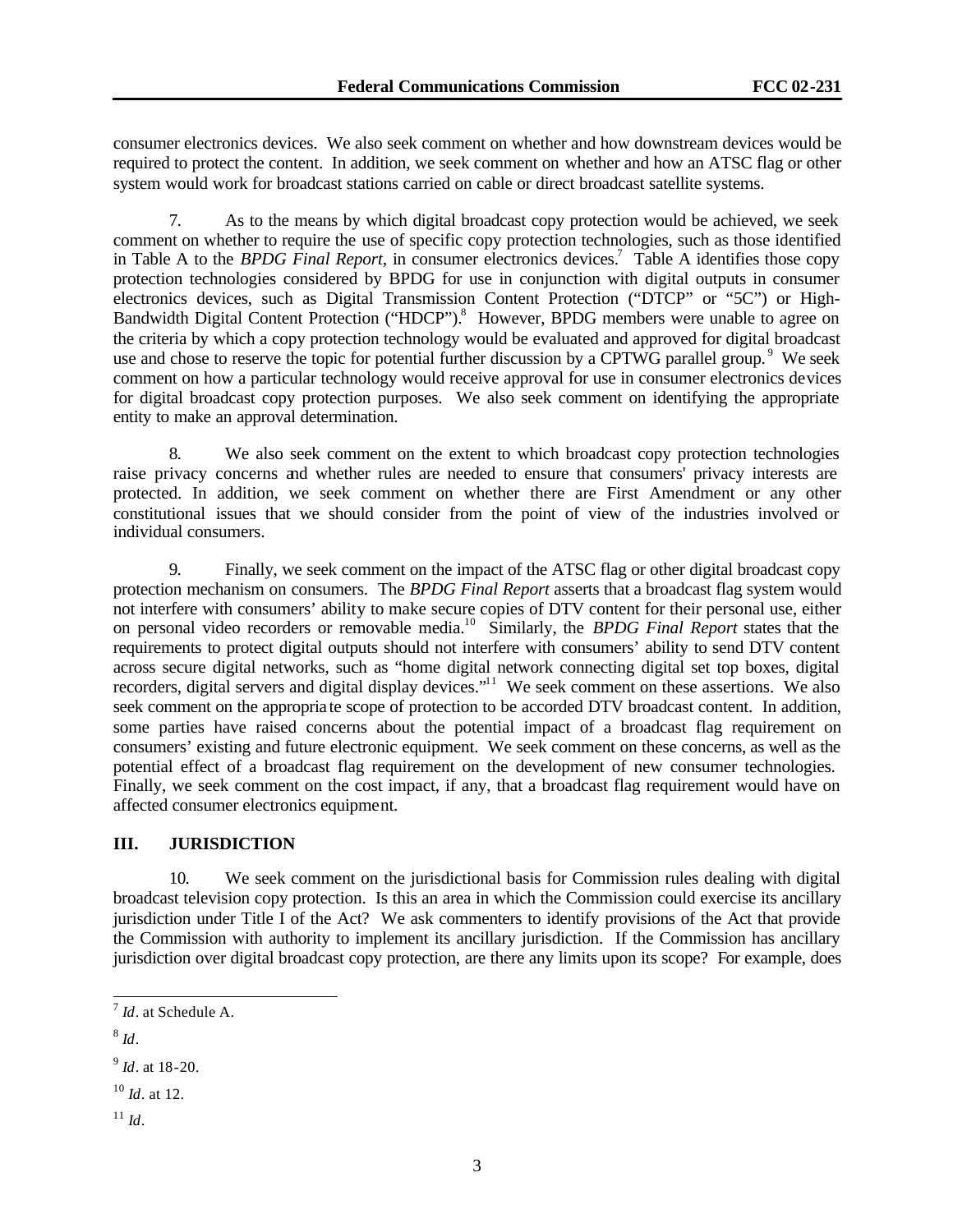the Commission have authority to mandate the recognition of the ATSC flag in consumer electronics devices? We also ask commenters to identify any statutory provisions that might provide the Commission with more explicit authority to adopt digital broadcast copy protection rules. For example, do Sections 336(b)(4) and (b)(5) impact upon the Commission's ability to adopt digital broadcast copy protection regulations?

# **IV. ADMINISTRATIVE MATTERS**

11. *Authority* . This *Notice of Proposed Rulemaking* is issued pursuant to authority contained in §§ 1, 4(i), 4(j), 303(r), 403 and 601 of the Communications Act of 1934, as amended.

12. *Ex Parte Rules – Non-Restricted Proceeding*. This is a non-restricted notice and comment rulemaking proceeding. Ex parte presentations are permitted, except during the Sunshine Agenda period, provided that they are disclosed as provided in the Commission's Rules. *See generally* 47 C.F.R. §§ 1.1202, 1.1203, and 1.1206(a).

13. *Accessibility Information*. Accessible formats of this *Notice of Proposed Rulemaking* (computer diskettes, large print, audio recording and Braille) are available to persons with disabilities by contacting Brian Millin, of the Consumer & Governmental Affairs Bureau, at (202) 418-7426, TTY (202) 418-7365, or at bmillin@fcc.gov.

14. *Comment Information*. Pursuant to Sections 1.415 and 1.419 of the Commission's rules, 47 C.F.R. §§ 1.415, 1.419, interested parties may file comments on or before **October 30, 2002**, and reply comments on or before **December 13, 2002**. Comments may be filed using the Commission's Electronic Comment Filing System (ECFS) or by filing paper copies. See Electronic Filing of Documents in Rulemaking Proceedings, 63 Fed. Reg. 24121 (1998).

15. Comments filed through the ECFS can be sent as an electronic file via the Internet to <http://www.fcc.gov/e-file/ecfs.html>. Generally, only one copy of an electronic submission must be filed. If multiple docket or rulemaking numbers appear in the caption of this proceeding, however, commenters must transmit one ele ctronic copy of the comments to each docket or rulemaking number referenced in the caption. In completing the transmittal screen, commenters should include their full name, U.S. Postal Service mailing address, and the applicable docket or rulemaking number. Parties may also submit an electronic comment by Internet e-mail. To get filing instructions for e-mail comments, commenters should send an e-mail to ecfs@fcc.gov, and should include the following words in the body of the message, "get form <your e-mail address>." A sample form and directions will be sent in reply. Parties who choose to file by paper must file an original and four copies of each filing. If more than one docket or rulemaking number appear in the caption of this proceeding, commenters must submit two additional copies for each additional docket or rulemaking number. Filings can be sent by hand or messenger delivery, by commercial overnight courier, or by first-class or overnight U.S. Postal Service mail (although we continue to experience delays in receiving U.S. Postal Service mail). Commission's contractor, Vistronix, Inc., will receive hand-delivered or messenger-delivered paper filings for the Commission's Secretary at 236 Massachusetts Avenue, N.E., Suite 110, Washington, D.C. 20002. The filing hours at this location are 8:00 a.m. to 7:00 p.m. All hand deliveries must be held together with rubber bands or fasteners. Any envelopes must be disposed of before entering the building. Commercial overnight mail (other than U.S. Postal Service Express Mail and Priority Mail) must be sent to 9300 East Hampton Drive, Capitol Heights, MD 20743. U.S. Postal Service first-class mail, Express Mail, and Priority Mail should be addressed to 445 12th Street, SW, Washington, D.C. 20554. All filings must be addressed to the Commission's Secretary, Office of the Secretary, Federal Communications Commission.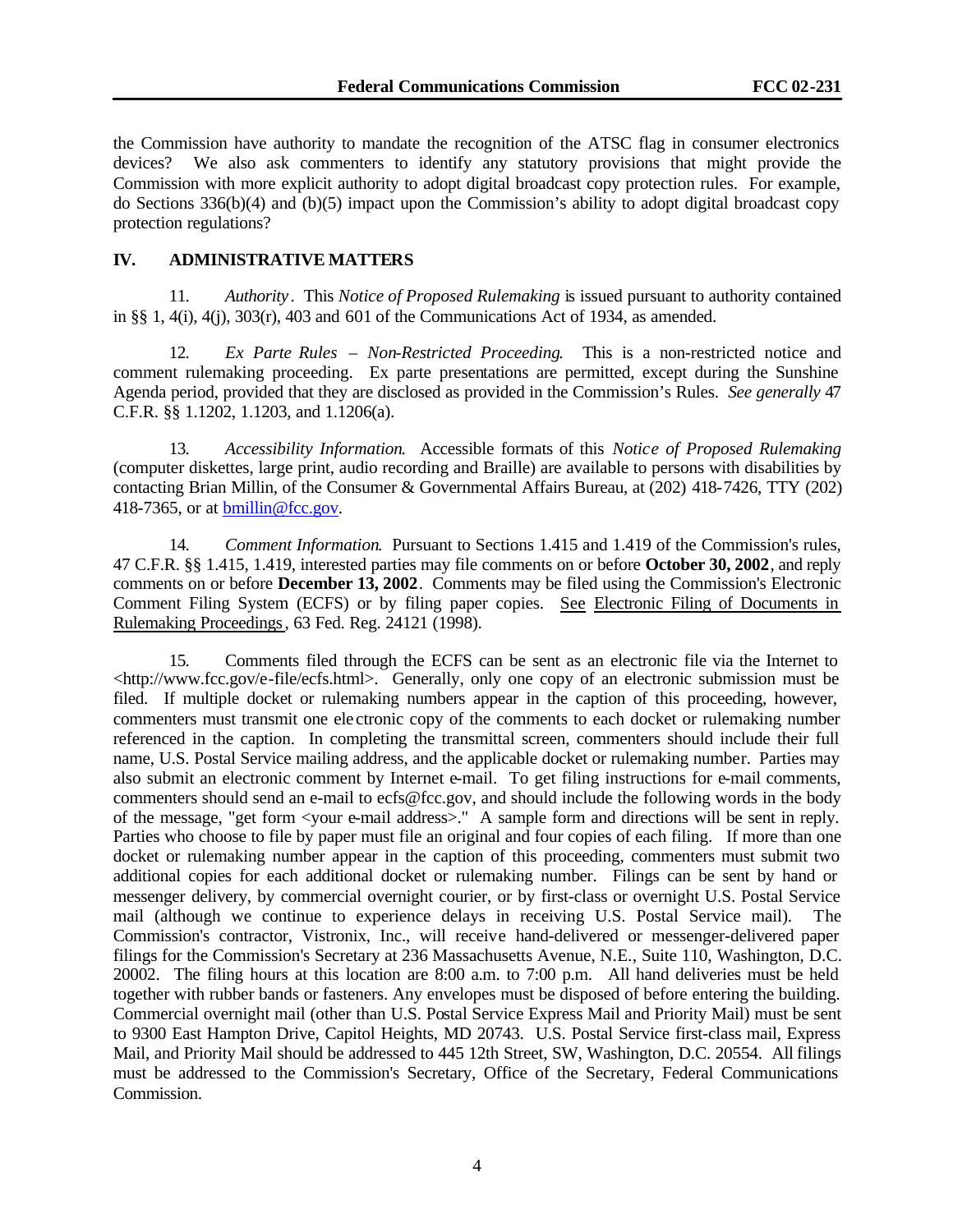16. *Regulatory Flexibility Act.* As required by the Regulatory Flexibility Act,<sup>12</sup> the Commission has prepared an Initial Regulatory Flexibility Analysis (IRFA) of the possible significant economic impact on a substantial number of small entities of the proposals addressed in this Notice. The IRFA is set forth in Appendix A. Written public comments are requested on the IRFA. These comments must be filed in accordance with the same filing deadlines for comments on the Notice, and they should have a separate and distinct heading designating them as responses to the IRFA.

### **V. ORDERING CLAUSES**

17. **IT IS ORDERED** that, pursuant to Sections 1, 4(i) and (j), 303, 403 and 601 of the Communications Act of 1934, as amended, 47 U.S.C. §§ 151, 154(i) and (j), 303, 403, 521, **COMMENT IS HEREBY SOUGHT** on the analysis, questions, discussions and statements of issues in this Notice of Proposed Rulemaking.

18. **IT IS FURTHER ORDERED** that the Commission's Consumer and Governmental Affairs Bureau, Reference Information Center, SHALL SEND a copy of this Notice, including the IRFA, to the Chief Counsel for Advocacy of the Small Business Administration, in accordance with the Regulatory Flexibility Act. $13$ 

### FEDERAL COMMUNICATIONS COMMISSION

Marlene H. Dortch Secretary

<sup>12</sup> *See* 5 U.S.C. § 603.

<sup>13</sup> *See* 5 U.S.C. § 603(a).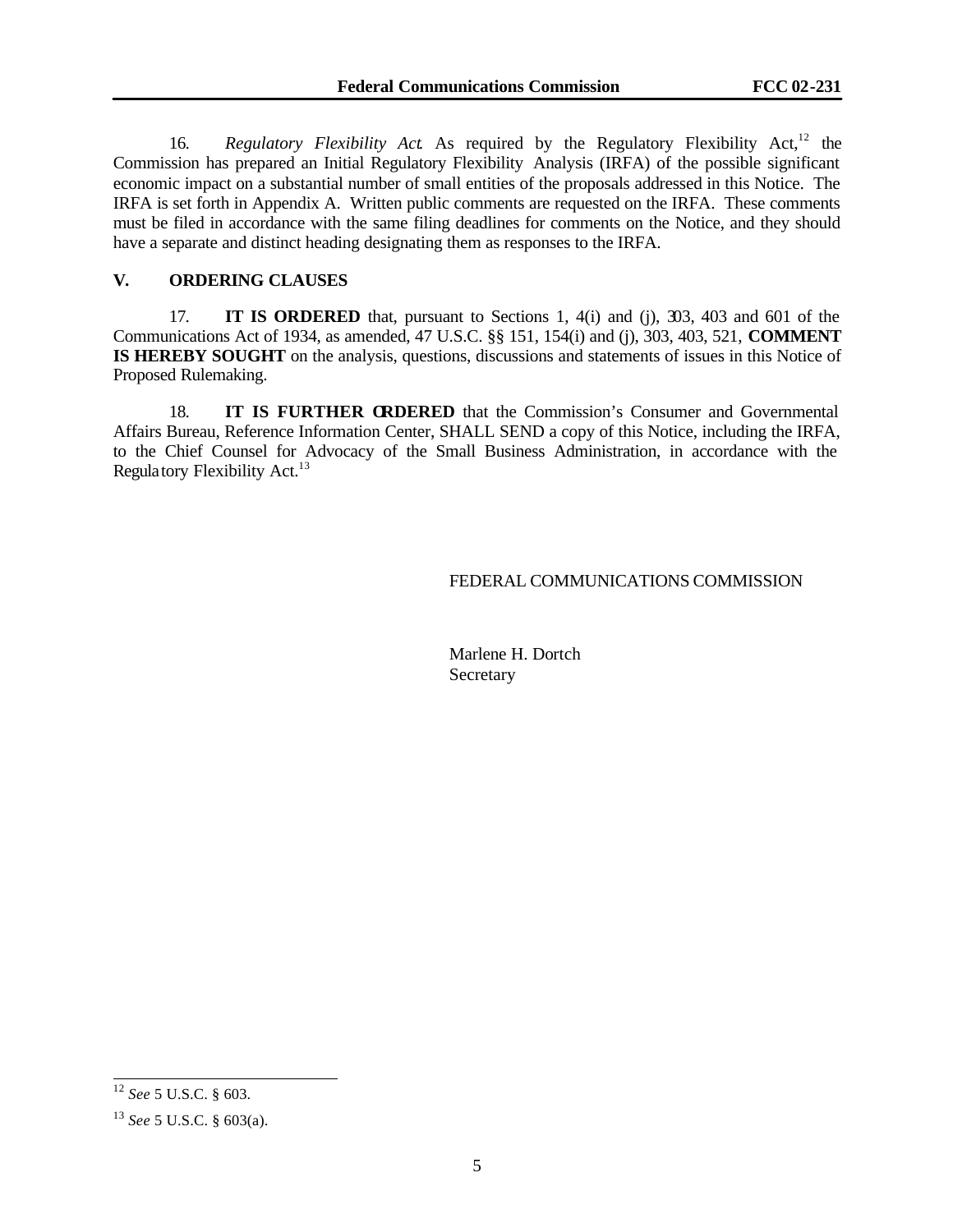### **APPENDIX A INITIAL REGULATORY FLEXIBILITY ANALYSIS**

As required by the Regulatory Flexibility Act of 1980, as amended ("RFA"),<sup>14</sup> the Commission has prepared this Initial Regulatory Flexibility Analysis ("IRFA") of the possible significant economic impact on small entities by the policies and rules proposed in this Notice of Proposed Rulemaking ("Notice"). Written public comments are requested on this IRFA. Comments must be identified as responses to the IRFA and must be filed by the deadlines for comments on the Notice provided above in paragraph 15. The Commission will send a copy of the Notice, including this IRFA, to the Chief Counsel for Advocacy of the Small Business Administration.<sup>15</sup> In addition, the Notice and IRFA (or summaries thereof) will be published in the Federal Register.<sup>16</sup>

**A. Need for, and Objectives of, the Proposed Rule s.** The need for FCC regulation in this area is that the lack of digital broadcast copy protection has been identified as a key impediment to anticipated rate and scope of the transition for digital television ("DTV"). In the absence of a digital copy protection scheme preventing the unauthorized copying and redistribution of digital media, content providers have asserted that they will not permit high quality programming to be broadcast digitally. Without such programming, consumers may be reluctant to invest in DTV receivers and equipment, thereby delaying the DTV transition. While private industry negotiations have reached consensus on the technical "broadcast flag" standard to be implemented, ATSC Standard A65/A, agreement was not universally reached on compliance and robustness requirements to be associated with the flag's use.<sup>17</sup> Agreement was also not reached on enforcement mechanisms for digital broadcast copy protection. The Notice seeks comment on whether the Commission can and should mandate a regulatory copy protection regime for digital broadcast television. The objective of the Proposed Rules will be to facilitate the DTV transition.

**B. Legal Basis.** The authority for the action proposed in this rulemaking is contained in Sections 1, 4(i) and (j), 303, 403 and 601 of the Communications Act of 1934, as amended, 47 U.S.C. §§ 151, 154(i) and (j), 303, 403, and 521.

**C. Description and Estimate of the Number of Small Entities to Which the Proposed Rules Will Apply.** The RFA directs the Commission to provide a description of and, where feasible, an estimate of the number of small entities that will be affected by the proposed rules.<sup>18</sup> The RFA generally defines the term "small entity" as having the same meaning as the terms "small business," "small organization," and "small governmental entity" under Section  $\overline{3}$  of the Small Business Act.<sup>19</sup> In addition,

<sup>15</sup>*See* 5 U.S.C. § 603(a).

<sup>16</sup>*See id.*

l

<sup>17</sup> ATSC Standard A65/A: Program and System Information Protocol for Terrestrial Broadcast and Cable (May 31, 2000) and Amendment 3 (Feb. 6, 2002). The "broadcast flag" is a redistribution control descriptor.

 $18$ <sub>5</sub> U.S.C. § 603(b)(3).

<sup>19</sup>5 U.S.C. § 601(3) (incorporating by reference the definition of "small business concern" in 15 U.S.C. § 632). Pursuant to the RFA, the statutory definition of a small business applies, "unless an agency, after consultation with the Office of Advocacy of the SBA and after opportunity for public comment, establishes one or more definitions of such the term which are appropriate to the activities of the agency and publishes such definition(s) in the Federal Register.

<sup>14</sup>*See* 5 U.S.C. § 603. The RFA, *see* 5 U.S.C. §§ 601-612, has been amended by the Small Business Regulatory Enforcement Fairness Act of 1996 (SBREFA), Pub. L. No. 104-121, Title II, 110 Stat. 857 (1996).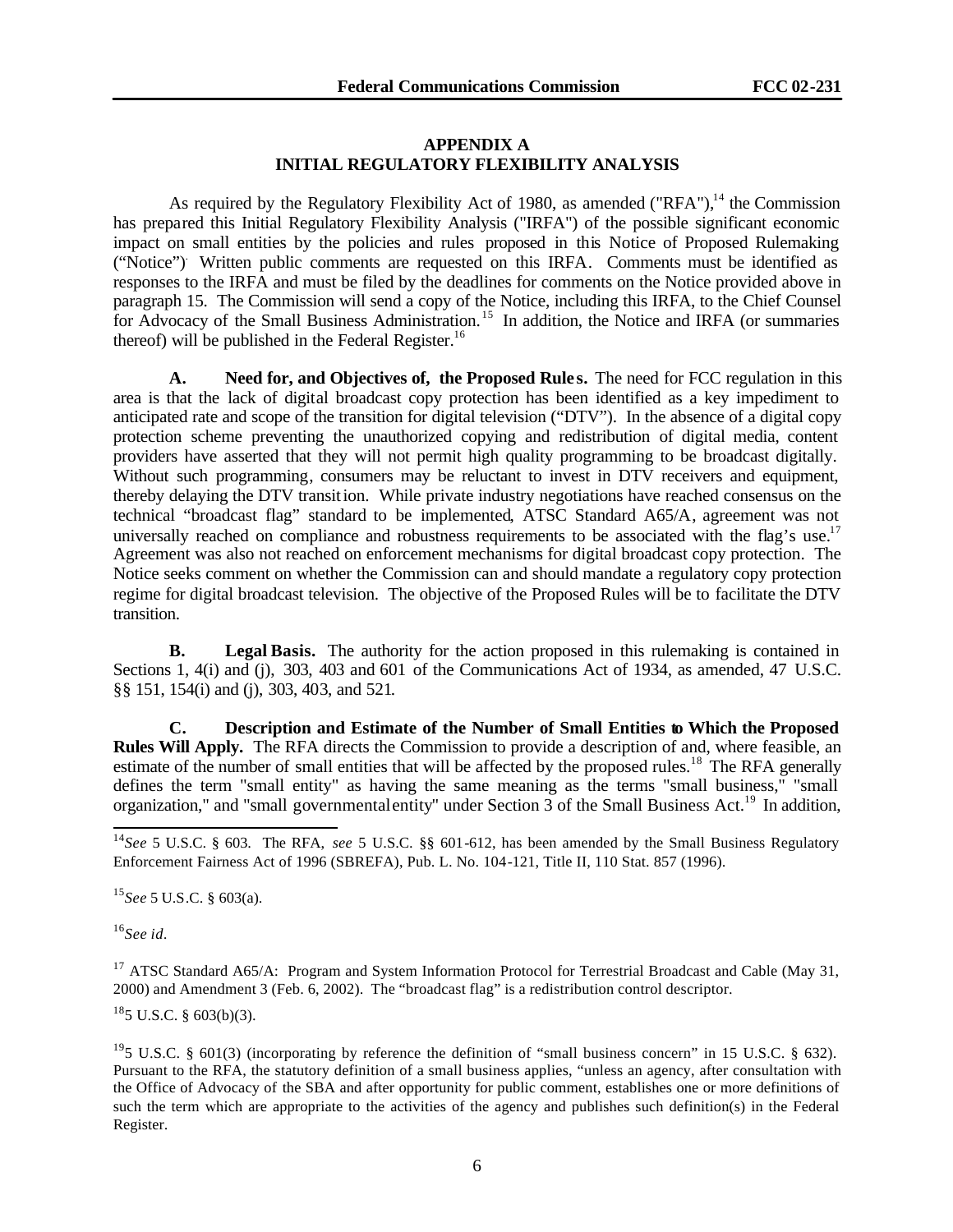the term "small Business" has the same meaning as the term "small business concern" under the Small Business Act.<sup>20</sup> A small business concern is one which: (1) is independently owned and operated; (2) is not dominant in its field of operation; and (3) satisfies any additional criteria established by the Small Business Administration ("SBA"). $^{21}$ 

In this context, the application of the statutory definition to television stations is of concern. An element of the definition of "small business" is that the entity not be dominant in its field of operation. We are unable at this time to define or quantify the criteria that would establish whether a specific television station is dominant in its field of operation. Accordingly, the estimates that follow of small businesses to which rules may apply do not exclude any television station from the definition of a small business on this basis and are therefore over-inclusive to that extent.

An additional element of the definition of "small business" is that the entity must be independently owned and operated. We note that it is difficult at times to assess these criteria in the context of media entities and our estimates of small businesses to which they apply may be over inclusive to this extent.

**Television Broadcasting.** The proposed rules and policies could apply to television broadcasting licensees, and potential licensees of television service. The Small Business Administration defines a television broadcasting station that has no more than \$12 million in annual receipts as a small business.<sup>22</sup> Television broadcasting consists of establishments primarily engaged in broadcasting images together with sound, including the production or transmission of visual programming which is broadcast to the public on a predetermined schedule.<sup>23</sup> Included in this industry are commercial, religious, educational, and other television stations.<sup>24</sup> Also included are establishments primarily engaged in television broadcasting and which produce programming in their own studios.<sup>25</sup> Separate establishments primarily engaged in

 $^{21}$ 15 U.S.C. § 632.

l

<sup>22</sup>13 C.F.R. § 121.201 (North American Industry Classification System ("NAICS") Code 513120).

<sup>23</sup>Economics and Statistics Administration, Bureau of Census, U.S. Department of Commerce, 1997 Economic Census, Subject Series – Source of Receipts, Information Sector 51, Appendix B at B-7-8 (2000).

<sup>24</sup>*Id. See* Executive Office of the President, Office of Management and Budget, Standard Industrial Classification Manual (1987), at 283, which describes "Television Broadcasting Stations (SIC Code 4833)" as:

Establishments primarily engaged in broadcasting visual programs by television to the public, except cable and other pay television services. Included in this industry are commercial, religious, educational and other television stations. Also included here are establishments primarily engaged in television broadcasting and which produce taped television program materials.

NAICS Code 513120, by its terms, supercedes the former SIC Code 4833, but incorporates the foregoing inclusive definitions of different types of television stations. *See* Economics and Statistics Administration, Bureau of Census, U.S. Department of Commerce, 1997 Economic Census, Subject Series – Source of Receipts, Information Sector 51, Appendix B at B-7-8 (2000).

<sup>25</sup>Economics and Statistics Administration, Bureau of Census, U.S. Department of Commerce, 1997 Economic Census, Subject Series – Source of Receipts, Information Sector 51, Appendix B at B-7 (2000).

<sup>&</sup>lt;sup>20</sup> 5 U.S.C. § 601(3) (incorporating by reference the definition of "small business concern" in the Small Business Act, 15 U.S.C. § 632). Pursuant to 5 U.S.C. § 601(3), the statutory definition of a small business applies "unless an agency, after consultation with the Office of Advocacy of the Small Business Administration and after opportunity for public comment, establishes one or more definitions of such term which are appropriate to the activities of the agency and publishes such definition(s) in the Federal Register."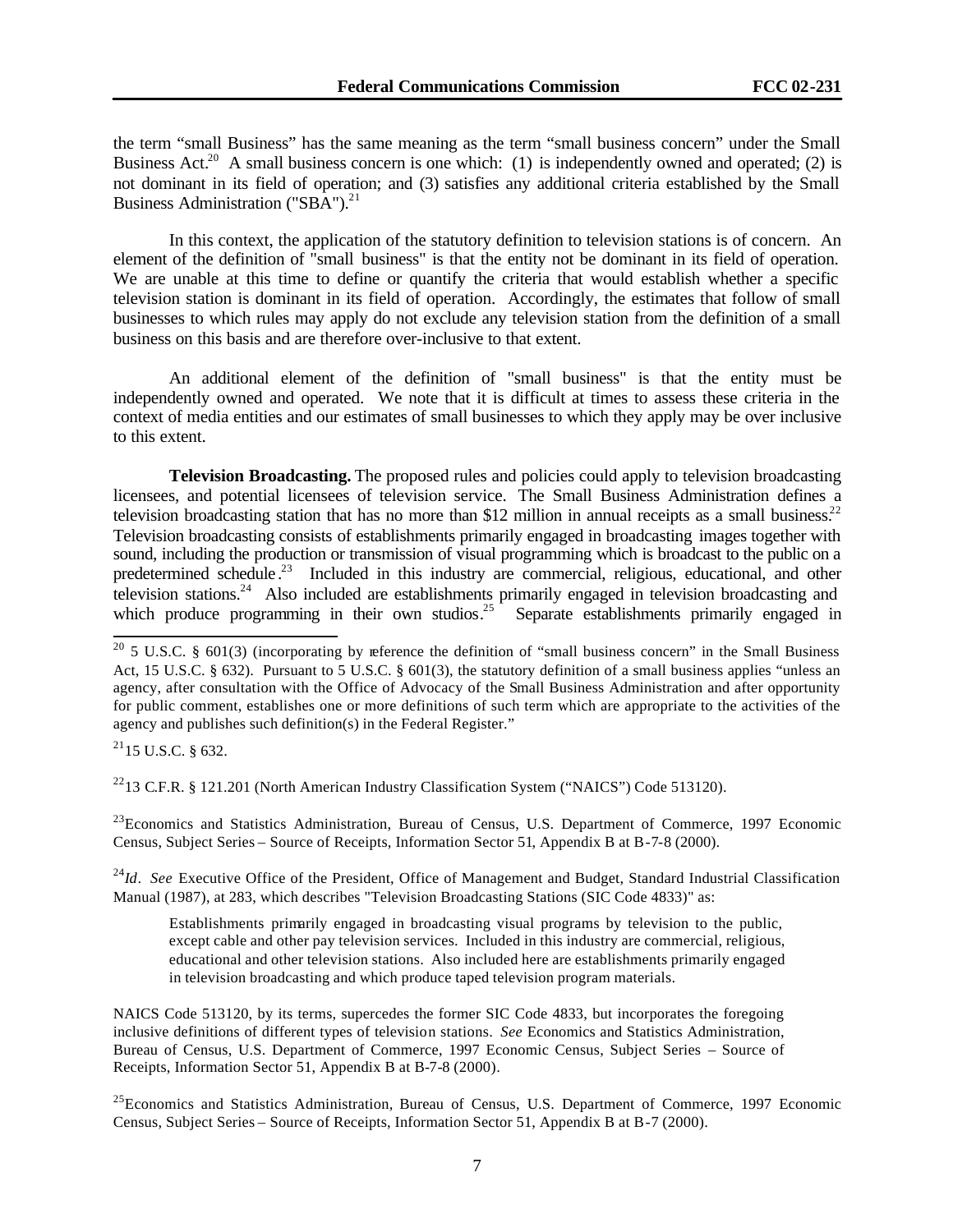producing programming are classified under other NAICS numbers.<sup>26</sup>

There were 1,509 television stations operating in the nation in 1992.<sup>27</sup> That number has remained fairly constant as indicated by the approximately 1,686 operating television broadcasting stations in the nation as of September 2001.<sup>28</sup> For 1992, the number of television stations that produced less than \$10.0 million in revenue was 1,155 establishments.<sup>29</sup> Thus, the new rules could affect approximately 1,686 television stations; approximately  $77\%$ , or 1,298 of those stations are considered small businesses.<sup>30</sup> These estimates may overstate the number of small entities since the revenue figures on which they are based do not include or aggregate revenues from non-television affiliated companies.

**Cable and Other Program Distribution.** The SBA has developed a small business size standard for cable and other program distribution services, which includes all such companies generating \$12.5 million or less in revenue annually.<sup>31</sup> This category includes, among others, cable operators, direct broadcast satellite ("DBS") services, home satellite dish ("HSD") services, multipoint distribution services ("MDS"), multichannel multipoint distribution service ("MMDS"), Instructional Television Fixed Service ("ITFS"), local multipoint distribution service ("LMDS"), satellite master antenna television ("SMATV") systems, and open video systems ("OVS"). According to the Census Bureau data, there are 1,311 total cable and other pay television service firms that operate throughout the year of which 1,180 have less than \$10 million in revenue.<sup>32</sup> We address below each service individually to provide a more precise estimate of small entities.

**Cable Operators.** The Commission has developed, with SBA's approval, our own definition of a small cable system operator for the purposes of rate regulation. Under the Commission's rules, a "small cable company" is one serving fewer than 400,000 subscribers nationwide.<sup>33</sup> We last estimated that there were  $1,439$  cable operators that qualified as small cable companies.<sup>34</sup> Since then, some of those

 $^{27}$ FCC News Release No. 31327, Jan. 13, 1993; Economics and Statistics Administration, Bureau of Census, U.S. Department of Commerce, Appendix A-9.

 $^{28}$  FCC News Release, Broadcast Station Totals as of September 30, 2001 (rel. Oct. 30, 2001).

l

 $^{29}$ The amount of \$10 million was used to estimate the number of small business establishments because the relevant Census categories stopped at \$9,999,999 and began at \$10,000,000. No category for \$12 million existed. Thus, the number is as accurate as it is possible to calculate with the available information.

 $30\text{We}$  use the 77 percent figure of TV stations operating at less than \$10 million for 1992 and apply it to the 2001 total of 1,686 TV stations to arrive at 1,298 stations categorized as small businesses.

<sup>31</sup> 13 C.F.R. § 121.201 (NAICS Code 513220). This NAICS Code applies to all services listed in this paragraph.

<sup>32</sup> Economics and Statistics Administration, Bureau of Census, U.S. Department of Commerce, 1997 Economic Census, Subject Series – Establishment and Firm Size, Information Sector 51, Table 4 at 50 (2000). The amount of \$10 million was used to estimate the number of small business firms because the relevant Census categories stopped at \$9,999,999 and began at \$10,000,000. No category for \$12.5 million existed. Thus, the number is as accurate as it is possible to calculate with the available information.

<sup>33</sup> 47 C.F.R. § 76.901(e). The Commission developed this definition based on its determinations that a small cable system operator is one with annual revenues of \$100 million or less. *Sixth Report and Order and Eleventh Order on Reconsideration*, 10 FCC Rcd. 7393 (1995).

<sup>34</sup> Paul Kagan Associates, Inc., Cable TV Investor, Feb. 29, 1996 (based on figures for Dec. 30, 1995).

<sup>&</sup>lt;sup>26</sup>NAICS Code 512110 (Motion Picture and Video Production); NAICS Code 512120 (Motion Picture and Video Distribution); NAICS Code 512191 (Teleproduction and Other Post-Production Services); NAICS Code 512199 (Other Motion Picture and Video Industries).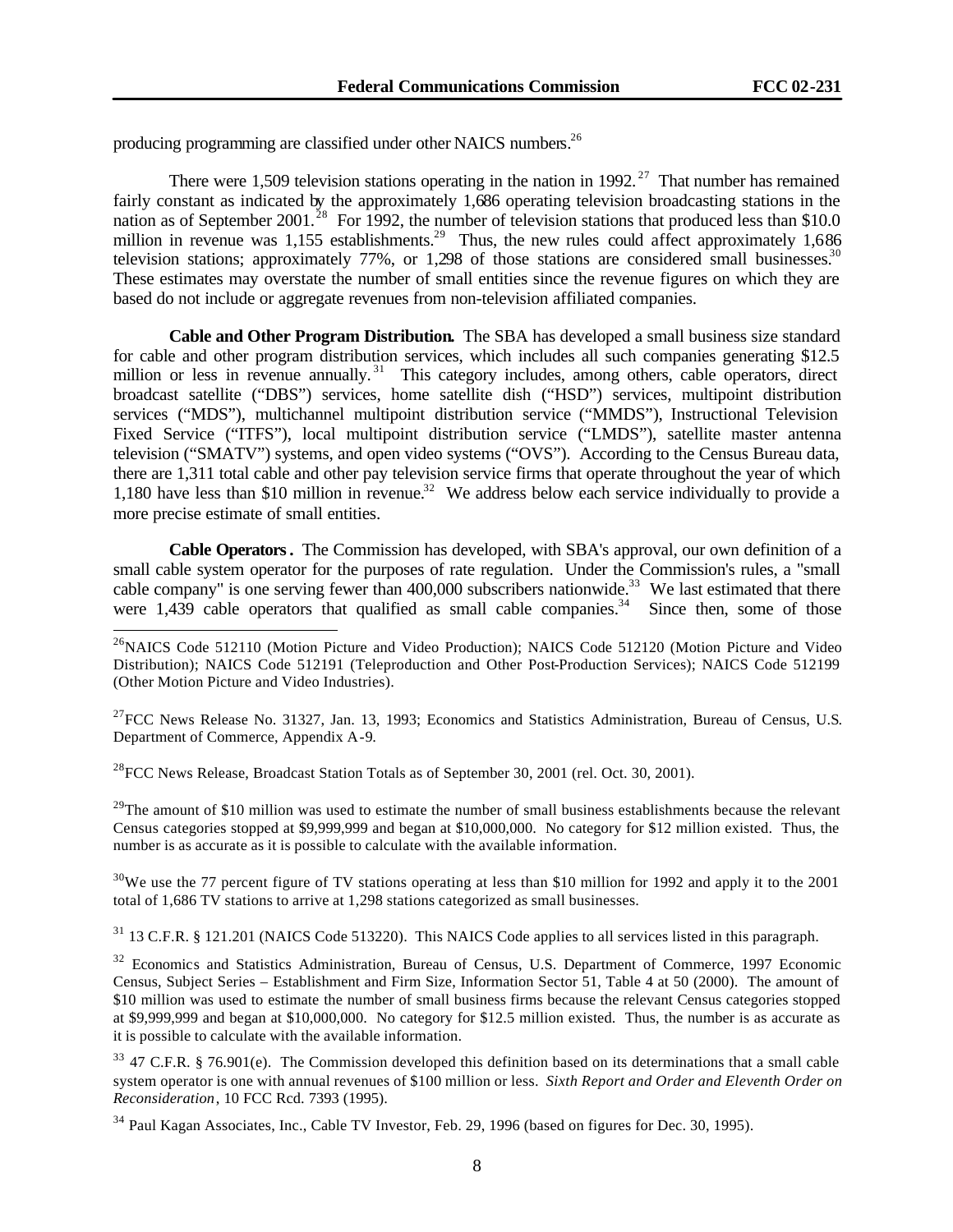companies may have grown to serve over 400,000 subscribers, and others may have been involved in transactions that caused them to be combined with other cable operators. Consequently, we estimate that there are fewer than 1,439 small entity cable system operators that may be affected by the decisions and rules adopted in this *Report and Order*.

The Communications Act, as amended, also contains a size standard for a small cable system operator, which is "a cable operator that, directly or through an affiliate, serves in the aggregate fewer than 1% of all subscribers in the United States and is not affiliated with any entity or entities whose gross annual revenues in the aggregate exceed \$250,000,000.<sup>135</sup> The Commission has determined that there are 68,500,000 subscribers in the United States. Therefore, an operator serving fewer than 685,000 subscribers shall be deemed a small operator if its annual revenues, when combined with the total annual revenues of all of its affiliates, do not exceed \$250 million in the aggregate.<sup>36</sup> Based on available data, we find that the number of cable operators serving  $685,000$  subscribers or less totals approximately 1,450.<sup>37</sup> Although it seems certain that some of these cable system operators are affiliated with entities whose gross annual revenues exceed \$250,000,000, we are unable at this time to estimate with greater precision the number of cable system operators that would qualify as small cable operators under the definition in the Communications Act.

**Direct Broadcast Satellite ("DBS") Service.** Because DBS provides subscription services, DBS falls within the SBA-recognized definition of cable and other program distribution services.<sup>38</sup> This definition provides that a small entity is one with \$12.5 million or less in annual receipts.<sup>39</sup> There are four licensees of DBS services under Part 100 of the Commission's Rules. Three of those licensees are currently operational. Two of the licensees that are operational have annual revenues that may be in excess of the threshold for a small business.<sup>40</sup> The Commission, however, does not collect annual revenue data for DBS and, therefore, is unable to ascertain the number of small DBS licensees that could be impacted by these proposed rules. DBS service requires a great investment of capital for operation, and we acknowledge, despite the absence of specific data on this point, that there are entrants in this field that may not yet have generated \$12.5 million in annual receipts, and therefore may be categorized as a small business, if independently owned and operated.

**Home Satellite Dish ("HSD") Service.** Because HSD provides subscription services, HSD falls within the SBA-recognized definition of cable and other program distribution services.<sup>41</sup> This definition provides that a small entity is one with \$12.5 million or less in annual receipts.<sup>42</sup> The market for HSD service is difficult to quantify. Indeed, the service itself bears little resemblance to other MVPDs. HSD owners have access to more than 265 channels of programming placed on C-band satellites by programmers for receipt and distribution by MVPDs, of which 115 channels are scrambled and approximately 150 are unscrambled.<sup>43</sup> HSD owners can watch unscrambled channels without paying a

 $36$  47 C.F.R. § 76.1403(b).

<sup>37</sup> Paul Kagan Associates, Inc., Cable TV Investor, Feb. 29, 1996 (based on figures for Dec. 30, 1995).

<sup>38</sup> 13 C.F.R. § 121.201 (NAICS Code 513220).

<sup>39</sup> *Id.*

l

<sup>40</sup> *Id*.

<sup>41</sup> 13 C.F.F. § 121.201 (NAICS Code 513220).

<sup>42</sup> *Id.*

 $35$  47 U.S.C. § 543(m)(2).

<sup>&</sup>lt;sup>43</sup> Annual Assessment of the Status of Competition in Markets for the Delivery of Video Programming, 12 FCC Rcd 4358, 4385 (1996) ("*Third Annual Report").*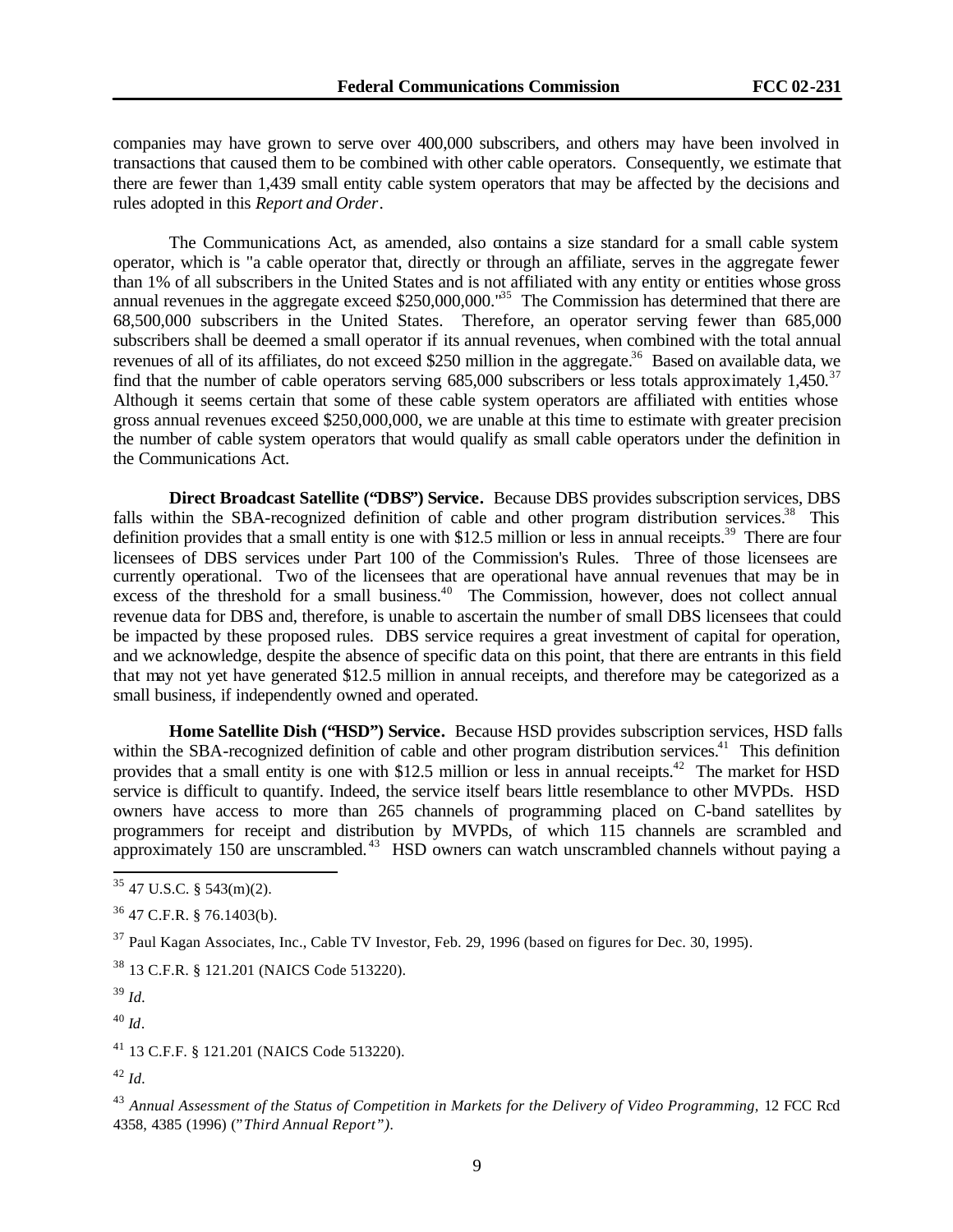subscription fee. To receive scrambled channels, however, an HSD owner must purchase an integrated receiver-decoder from an equipment dealer and pay a subscription fee to an HSD programming package. Thus, HSD users include: (1) viewers who subscribe to a packaged programming service, which affords them access to most of the same programming provided to subscribers of other MVPDs; (2) viewers who receive only non-subscription programming; and (3) viewers who receive satellite programming services illegally without subscribing. Because scrambled packages of programming are most specifically intended for retail consumers, these are the services most relevant to this discussion.<sup>4</sup>

**Multipoint Distribution Service ("MDS"), Multichannel Multipoint Distribution Service ("MMDS") Instructional Television Fixed Service ("ITFS") and Local Multipoint Distribution** Service ("LMDS"). MMDS systems, often referred to as "wireless cable," transmit video programming to subscribers using the microwave frequencies of the MDS and ITFS.<sup>45</sup> LMDS is a fixed broadband point-to-multipoint microwave service that provides for two-way video telecommunications.<sup>46</sup>

In connection with the 1996 MDS auction, the Commission defined small businesses as entities that had annual average gross revenues of less than \$40 million in the previous three calendar years.<sup>47</sup> This definition of a small entity in the context of MDS auctions has been approved by the SBA.<sup>48</sup> The MDS auctions resulted in 67 successful bidders obtaining licensing opportunities for 493 Basic Trading Areas ("BTAs"). Of the 67 auction winners, 61 met the definition of a small business. MDS also includes licensees of stations authorized prior to the auction. As noted, the SBA has developed a definition of small entities for pay television services, which includes all such companies generating \$12.5 million or less in annual receipts.<sup>49</sup> This definition includes multipoint distribution services, and thus applies to MDS licensees and wireless cable operators that did not participate in the MDS auction. Information available to us indicates that there are approximately 850 of these licensees and operators that do not generate revenue in excess of \$12.5 million annually. Therefore, for purposes of the IRFA, we find there are approximately 850 small MDS providers as defined by the SBA and the Commission's auction rules.

The SBA definition of small entities for cable and other program distribution services, which includes such companies generating \$12.5 million in annual receipts, seems reasonably applicable to ITFS.<sup>50</sup> There are presently 2,032 ITFS licensees. All but 100 of these licenses are held by educational institutions. Educational institutions are included in the definition of a small business.<sup>51</sup> However, we do not collect annual revenue data for ITFS licensees, and are not able to ascertain how many of the 100 noneducational licensees would be categorized as small under the SBA definition. Thus, we tentatively conclude that at least 1,932 licensees are small businesses.

<sup>44</sup> *Id.* at 4385.

<sup>45</sup> *Amendment of Parts 21 and 74 of the Commission's Rules with Regard to Filing Procedures in the Multipoint Distribution Service and in the Instructional Television Fixed Service and Implementation of Section 309(j) of the Communications Act – Competitive Bidding*, 10 FCC Rcd at 9589, 9593 (1995) (" *ITFS Order*").

<sup>46</sup> *See Local Multipoint Distribution Service,* 12 FCC Rcd 12545 (1997) ("*LMDS Order*").

 $47$  47 C.F.R. § 21.961(b)(1).

<sup>48</sup> *See ITFS Order*, 10 FCC Rcd at 9589.

<sup>49</sup> 13 C.F.R. § 121.201 (NAICS Code 513220).

<sup>50</sup> *Id*.

<sup>&</sup>lt;sup>51</sup> SBREFA also applies to nonprofit organizations and governmental organizations such as cities, counties, towns, townships, villages, school districts, or special districts, with populations of less than 50,000. 5 U.S.C. § 601(5).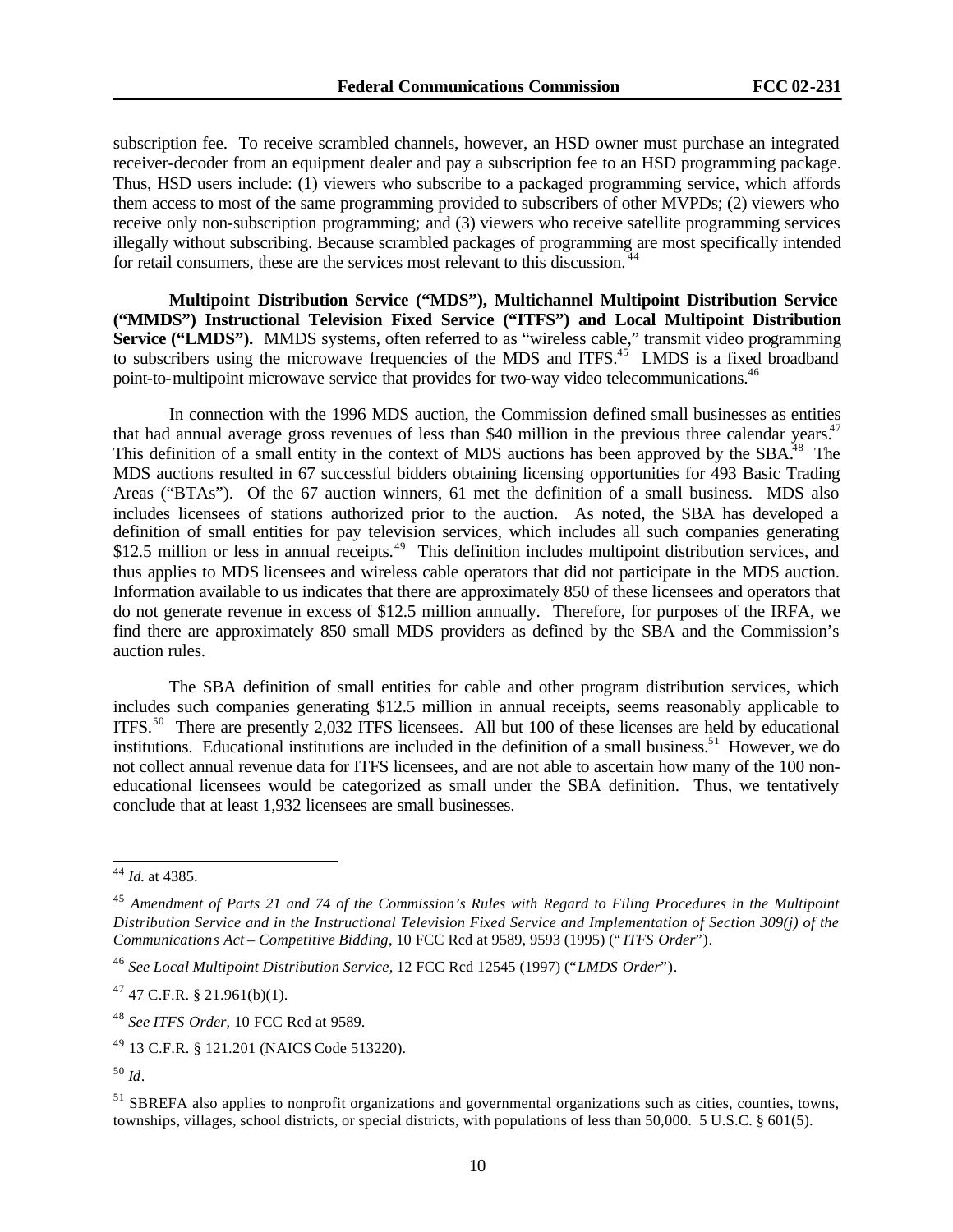Additionally, the auction of the 1,030 LMDS licenses began on February 18, 1998, and closed on March 25, 1998. The Commission defined "small entity" for LMDS licenses as an entity that has average gross revenues of less than \$40 million in the three previous calendar years.<sup>52</sup> An additional classification for "very small business" was added and is defined as an entity that, together with its affiliates, has average gross revenues of not more than \$15 million for the preceding calendar years.<sup>53</sup> These regulations defining "small entity" in the context of LMDS auctions have been approved by the SBA.<sup>54</sup> There were 93 winning bidders that qualified as small entities in the LMDS auctions. A total of 93 small and very small business bidders won approximately 277 A Block licenses and 387 B Block licenses. On March 27, 1999, the Commission re-auctioned 161 licenses; there were 40 winning bidders. Based on this information, we conclude that the number of small LMDS licenses will include the 93 winning bidders in the first auction and the 40 winning bidders in the re-auction, for a total of 133 small entity LMDS providers as defined by the SBA and the Commission's auction rules.

 In sum, there are approximately a total of 2,000 MDS/MMDS/LMDS stations currently licensed. Of the approximate total of 2,000 stations, we estimate that there are 1,595 MDS/MMDS/LMDS providers that are small businesses as deemed by the SBA and the Commission's auction rules.

**Satellite Master Antenna Television ("SMATV") Systems.** The SBA definition of small entities for cable and other program distribution services includes SMATV services and, thus, small entities are defined as all such companies generating \$12.5 million or less in annual receipts.<sup>55</sup> Industry sources estimate that approximately 5,200 SMATV operators were providing service as of December 1995. <sup>56</sup> Other estimates indicate that SMATV operators serve approximately 1.5 million residential subscribers as of July 2001.<sup>57</sup> The best available estimates indicate that the largest SMATV operators serve between 15,000 and 55,000 subscribers each. Most SMATV operators serve approximately 3,000- 4,000 customers. Because these operators are not rate regulated, they are not required to file financial data with the Commission. Furthermore, we are not aware of any privately published financial information regarding these operators. Based on the estimated number of operators and the estimated number of units served by the largest ten SMATVs, we believe that a substantial number of SMATV operators qualify as small entities

**Open Video Systems ("OVS").** Because OVS operators provide subscription services,<sup>58</sup> OVS falls within the SBA-recognized definition of cable and other program distribution services.<sup>59</sup> This definition provides that a small entity is one with  $$ 12.5$  million or less in annual receipts.<sup>60</sup> The Commission has certified 25 OVS operators with some now providing service. Affiliates of Residential Communications Network, Inc. ("RCN") received approval to operate OVS systems in New York City, Boston, Washington, D.C. and other areas. RCN has sufficient revenues to assure us that they do not

l

<sup>55</sup> 13 C.F.R. § 121.201 (NCAIS Code 513220).

<sup>56</sup> *See Third Annual Report*, 12 FCC Rcd at 4403-4.

<sup>58</sup> *See* 47 U.S.C. § 573.

<sup>52</sup> *See LMDS Order,* 12 FCC Rcd at 12545.

<sup>53</sup> *Id.*

<sup>54</sup> *See* Letter to Daniel Phythyon, Chief, Wireless Telecommunications Bureau (FCC) from A. Alvarez, Administrator, SBA (January 6, 1998).

<sup>57</sup> *See Annual Assessment of the Status of Competition in Markets for the Delivery of Video Programming*, 17 FCC Rcd 1244, 1281 (2001) ("*Eighth Annual Report*").

<sup>59</sup> 13 C.F.R. § 121.201 (NAICS Code 513220).

<sup>60</sup> *Id.*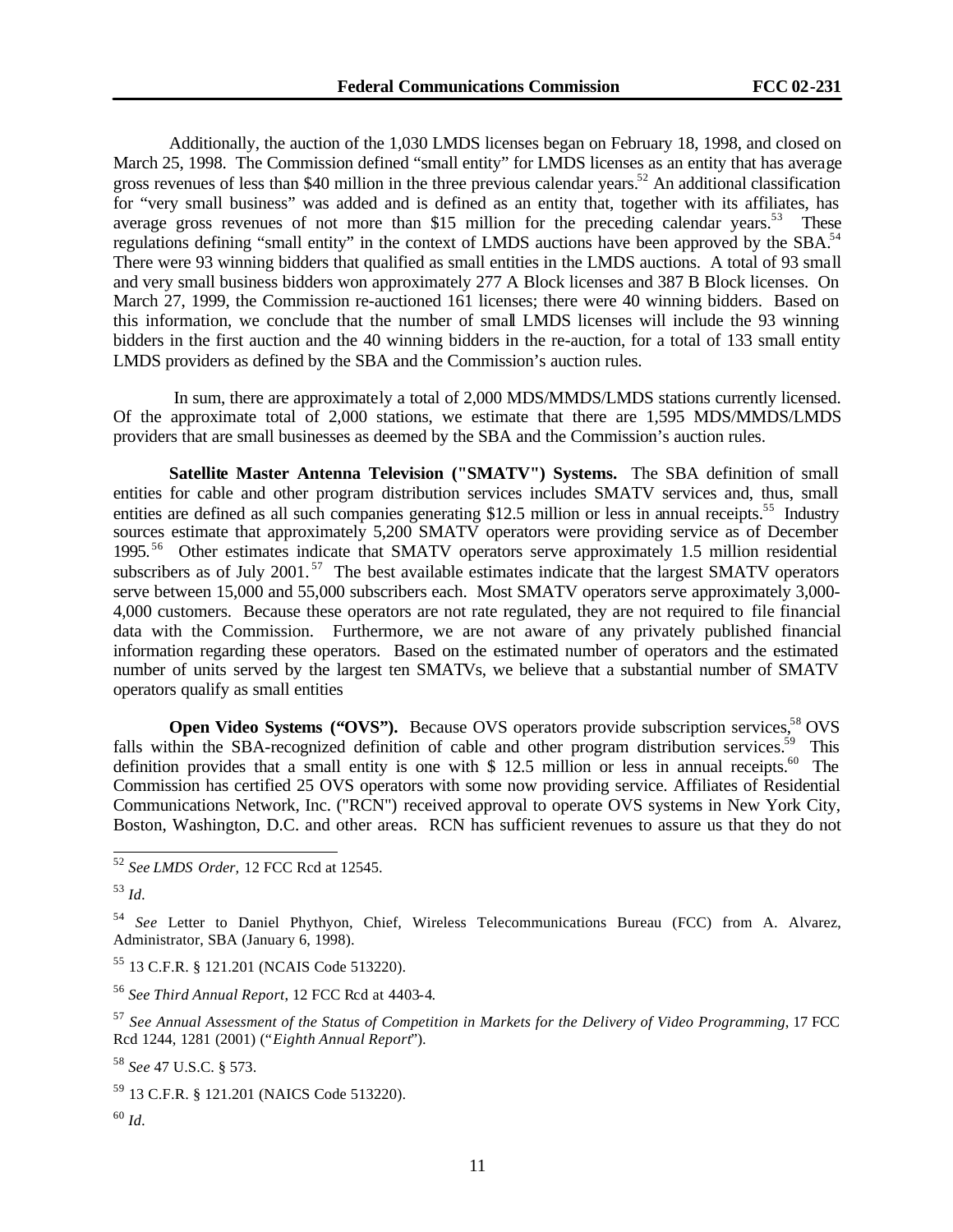qualify as small business entities. Little financial information is available for the other entities authorized to provide OVS that are not yet operational. Given that other entities have been authorized to provide OVS service but have not yet begun to generate revenues, we conclude that at least some of the OVS operators qualify as small entities.

**Electronics Equipment Manufacturers.** Rules adopted in this proceeding could apply to manufacturers of DTV receiving equipment and other types of consumer electronics equipment. The SBA has developed definitions of small entity for manufacturers of audio and video equipment<sup>61</sup> as well as radio and television broadcasting and wireless communications equipment.<sup>62</sup> These categories both include all such companies employing 750 or fewer employees. The Commission has not developed a definition of small entities applicable to manufacturers of electronic equipment used by consumers, as compared to industrial use by television licensees and related businesses. Therefore, we will utilize the SBA definitions applicable to manufacturers of audio and visual equipment and radio and television broadcasting and wireless communications equipment, since these are the two closest NAICS Codes applicable to the consumer electronics equipment manufacturing industry. However, these NAICS categories are broad and specific figures are not available as to how many of these establishments manufacture consumer equipment. According to the SBA's regulations, an audio and visual equipment manufacturer must have 750 or fewer employees in order to qualify as a small business concern.<sup>63</sup> Census Bureau data indicates that there are 554 U.S. establishments that manufacture audio and visual equipment, and that 542 of these establishments have fewer than 500 employees and would be classified as small entities.<sup>64</sup> The remaining 12 establishments have 500 or more employees; however, we are unable to determine how many of those have fewer than 750 employees and therefore, also qualify as small entities under the SBA definition. Under the SBA's regulations, a radio and television broadcasting and wireless communications equipment manufacturer must also have 750 or fewer employees in order to qualify as a small business concern.<sup>65</sup> Census Bureau data indicates that there 1,215 U.S. establishments that manufacture radio and television broadcasting and wireless communications equipment, and that 1,150 of these establishments have fewer than 500 employees and would be classified as small entities.<sup>66</sup> The remaining 65 establishments have 500 or more employees; however, we are unable to determine how many of those have fewer than 750 employees and therefore, also qualify as small entities under the SBA definition. We therefore conclude that there are no more than 542 small manufacturers of audio and visual electronics equipment and no more than 1,150 small manufacturers of radio and television broadcasting and wireless communications equipment for consumer/household use.

<sup>61</sup> 13 CFR § 121.201 (NAICS Code 334310).

<sup>62</sup> 13 CFR § 121.201 (NAICS Code 334220).

<sup>63</sup> 13 CFR § 121.201 (NAICS Code 334310).

<sup>64</sup> Economics and Statistics Administration, Bureau of Census, U.S. Department of Commerce, 1997 Economic Census, Industry Series – Manufacturing, Audio and Video Equipment Manufacturing, Table 4 at 9 (1999). The amount of 500 employees was used to estimate the number of small business firms because the relevant Census categories stopped at 499 employees and began at 500 employees. No category for 750 employees existed. Thus, the number is as accurate as it is possible to calculate with the available information.

<sup>65</sup> 13 C.F.R. § 121.201 (NAICS Code 513220).

<sup>66</sup> Economics and Statistics Administration, Bureau of Census, U.S. Department of Commerce, 1997 Economic Census, Industry Series – Manufacturing, Radio and Television Broadcasting and Wireless Communications Equipment Manufacturing, Table 4 at 9 (1999). The amount of 500 employees was used to estimate the number of small business firms because the relevant Census categories stopped at 499 employees and began at 500 employees. No category for 750 employees existed. Thus, the number is as accurate as it is possible to calculate with the available information.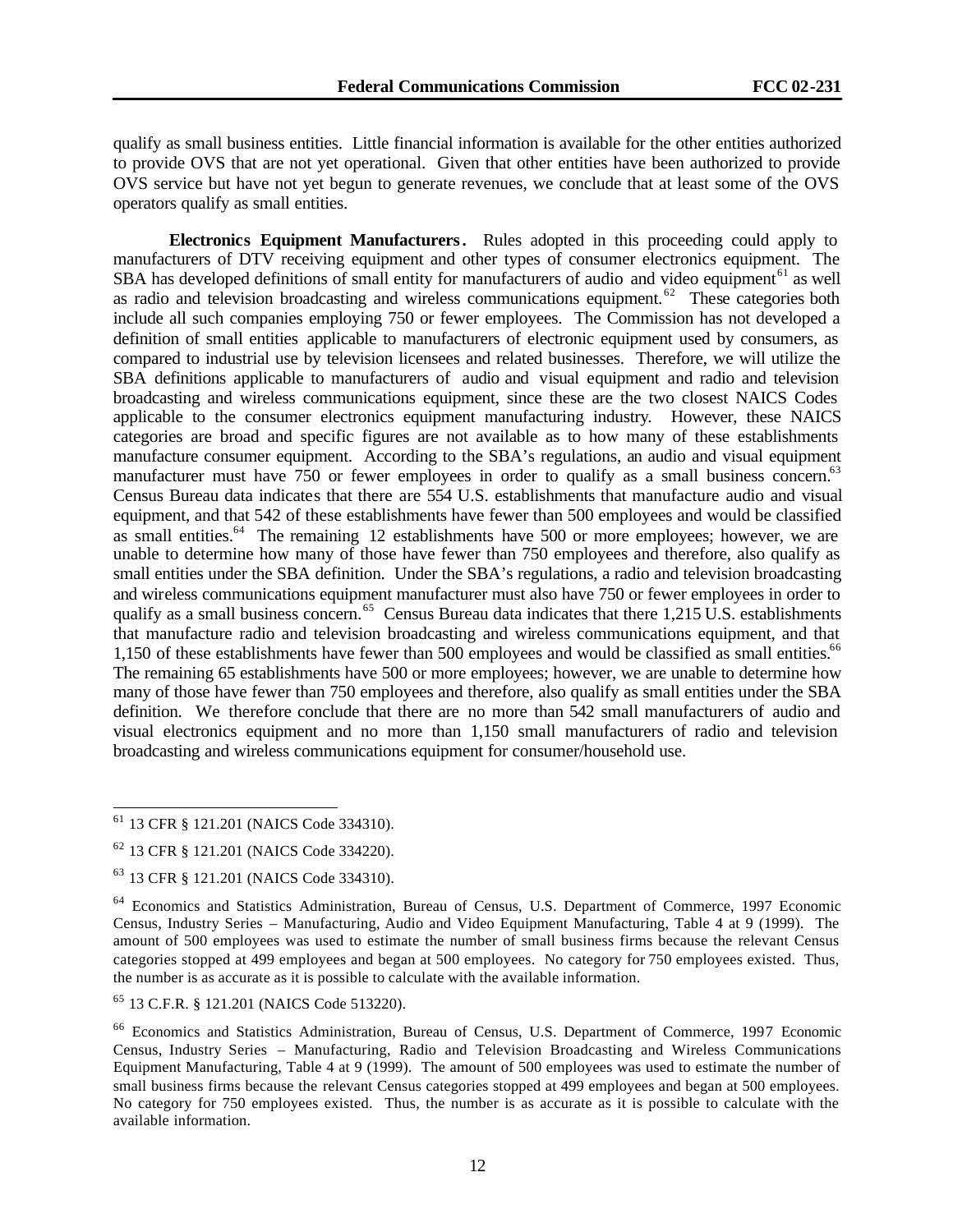**Computer Manufacturers**. The Commission has not developed a definition of small entities applicable to computer manufacturers. Therefore, we will utilize the SBA definition of electronic computers manufacturing. According to SBA regulations, a computer manufacturer must have 1,000 or fewer employees in order to qualify as a small entity.<sup>67</sup> Census Bureau data indicates that there are 563 firms that manufacture electronic computers and of those, 544 have fewer than 1,000 employees and qualify as small entities.<sup>68</sup> The remaining 19 firms have 1,000 or more employees. We conclude that there are approximately 544 small computer manufacturers.

**D. Description of Projected Reporting, Recordkeeping and other Compliance Requirements.**At this time, we do not expect that the proposed rules would impose any additional reporting or recordkeeping requirements. However, compliance may require the manufacture of broadcast flag-compliant DTV receivers and other consumer electronics equipment. Compliance may also require broadcasters and/or content providers to include a content control mark within digital broadcast television programs. While these requirements could have an impact on consumer electronics manufacturers, broadcasters and content providers, such impact would be similarly costly for both large and small entities. We seek comment on whether others perceive a need for extensive recordkeeping and, if so, whether the burden would fall on large and small entities differently.

**E. Steps Taken to Minimize Significant Impact on Small Entities, and Significant Alternatives Considered.**The RFA requires an agency to describe any significant alternatives that it has considered in reaching its proposed approach, which may include the following four alternatives: (1) the establishment of differing compliance or reporting requirements or timetables that take into account the resources available to small entities; (2) the clarification, consolidation, or simplification of compliance or reporting requirements under the rule for small entities; (3) the use of performance, rather than design, standards; and (4) an exemption from coverage of the rule, or any part thereof, for small entities.

As indicated above, the Notice seeks comment on whether the Commission can and should mandate a regulatory copy protection regime for digital broadcast television in order to facilitate the DTV transition. This regime may require the manufacture of broadcast flag-compliant DTV receivers and other consumer electronics equipment. It may also require broadcasters and/or content providers to include a content control mark within digital broadcast television programs. At this writing, no alternatives to our proposals herein have been mentioned because we anticipate no differential impact on smaller entities. However, we welcome comment on modifications of the proposals if based on evidence of potential differential impact.

**F. Federal Rules Which Duplicate, Overlap, or Conflict with the Commission's Proposals.** None.

<sup>67</sup> 13 C.F.R. § 121.201 (NAICS Code 334111).

<sup>68</sup> Economics and Statistics Administration, Bureau of Census, U.S. Department of Commerce, 1997 Economic Census, Industry Series – Manufacturing, Electronic Computer Manufacturing, Table 4 at 9 (1999).